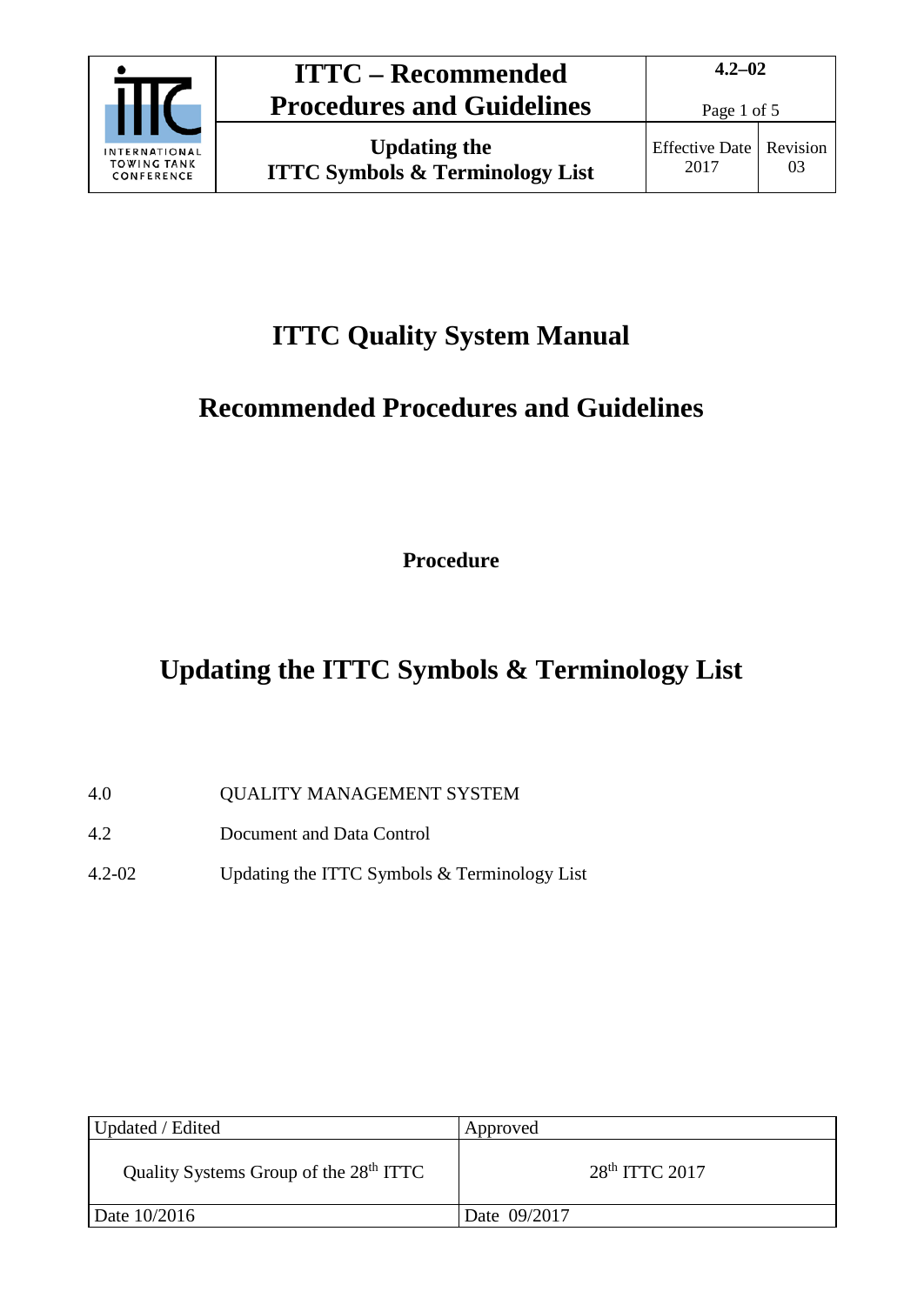

## **ITTC – Recommended Procedures and Guidelines**

### **Table of Contents**

- **1. [PURPOSE OF PROCEDURE](#page-2-0) ...........3**
- **2. [SCOPE..................................................3](#page-2-1)**
- **3. [UPDATING OF ITTC SYMBOLS](#page-2-2)  [AND TERMINOLOGY LIST............3](#page-2-2)**
- **3.1 [Preparation of new ITTC Symbols..3](#page-2-3)**
- **3.2 Adoption [.............................................3](#page-2-4)**
- **4. [RESPONSIBILITY IN GENERAL.....5](#page-4-0)**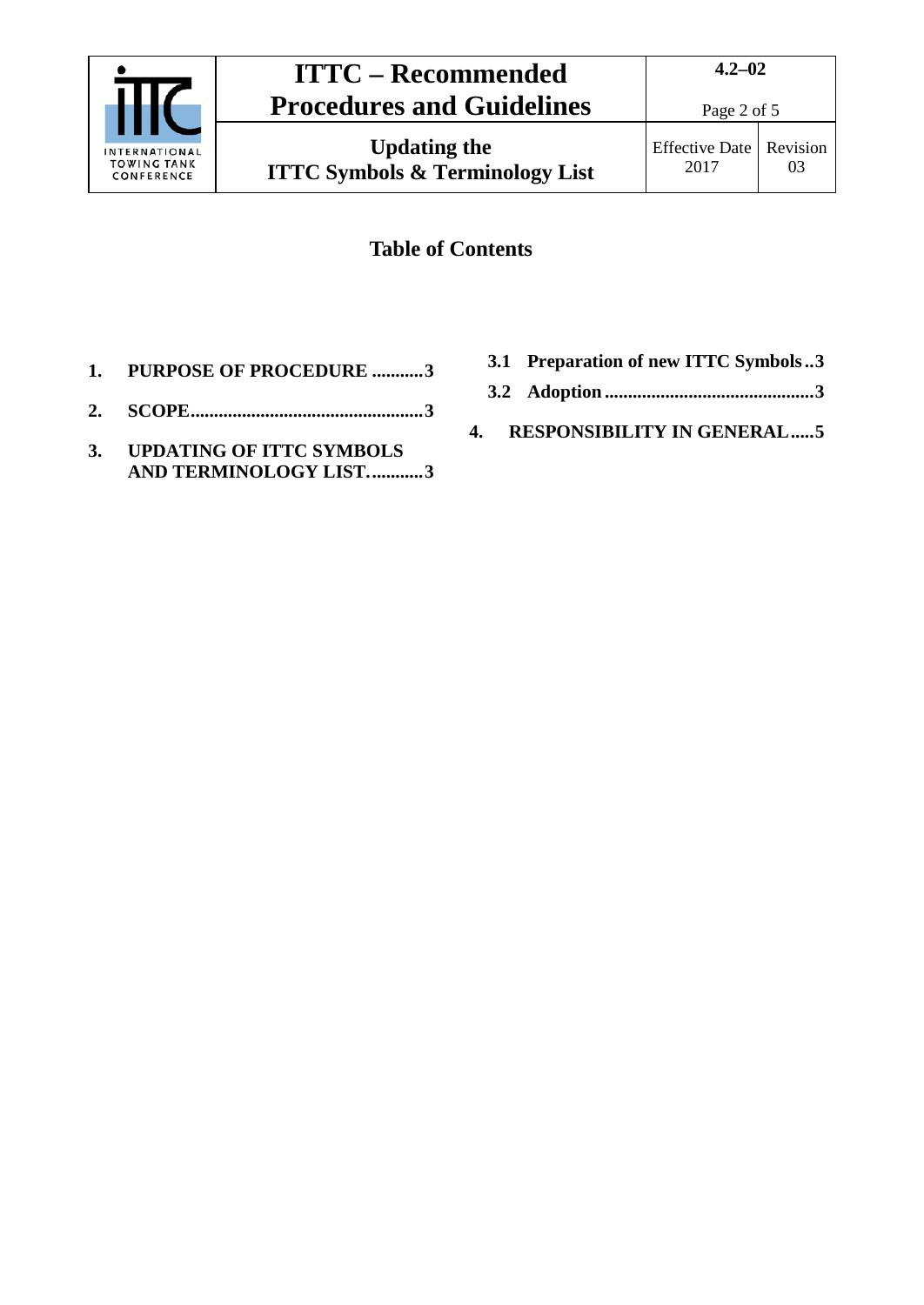

### **ITTC – Recommended Procedures and Guidelines**

**4.2–02**

### **Updating the ITTC Symbols & Terminology List**

#### <span id="page-2-0"></span>**1. PURPOSE OF PROCEDURE**

- Ensure that ITTC Symbols and Terminology List is correct and up to date.
- Ensure new symbols are implemented according to the rules of ITTC in the shortest possible time.
- Ensure that the use of ITTC Symbols and Terminology List is promoted.

#### <span id="page-2-1"></span>**2. SCOPE**

- All Committees, Panels and Groups of ITTC who prepare ITTC Recommended Procedures and Guidelines.
- Full Conference, Executive Committee and Advisory Council.

#### <span id="page-2-2"></span>**3. UPDATING OF ITTC SYMBOLS AND TERMINOLOGY LIST.**

#### <span id="page-2-3"></span>**3.1 Preparation of new ITTC Symbols**

• The need of a symbol to be adopted can be stated by a Technical Committee or a Group, by the Conference or by the Advisory Council. The suggestion for new symbol is presented to the respective Technical Committee.

The necessity and the symbol itself shall be checked by the Technical Committee or Group with regard to common application and usefulness prior to the Conference. It must be reviewed by the Advisory Council before it is presented to the Full Conference.

#### <span id="page-2-4"></span>**3.2 Adoption**

The Full Conference decides upon the adoption and publication of an ITTC Symbol. To ensure that no faulty symbols are implemented the following scheme shall be followed:

- Review by the Quality Systems Group for formal aspects.
- Correction by Technical Committee or Group, if necessary.
- Presentation to the Conference and discussion at the Full Conference.
- If there are serious objections the symbol will not be accepted.
- Adding to the Symbols List by the Quality Systems Group or a suitable person or Group.
- Publication of the final adopted version of the ITTC Symbols List on the ITTC website.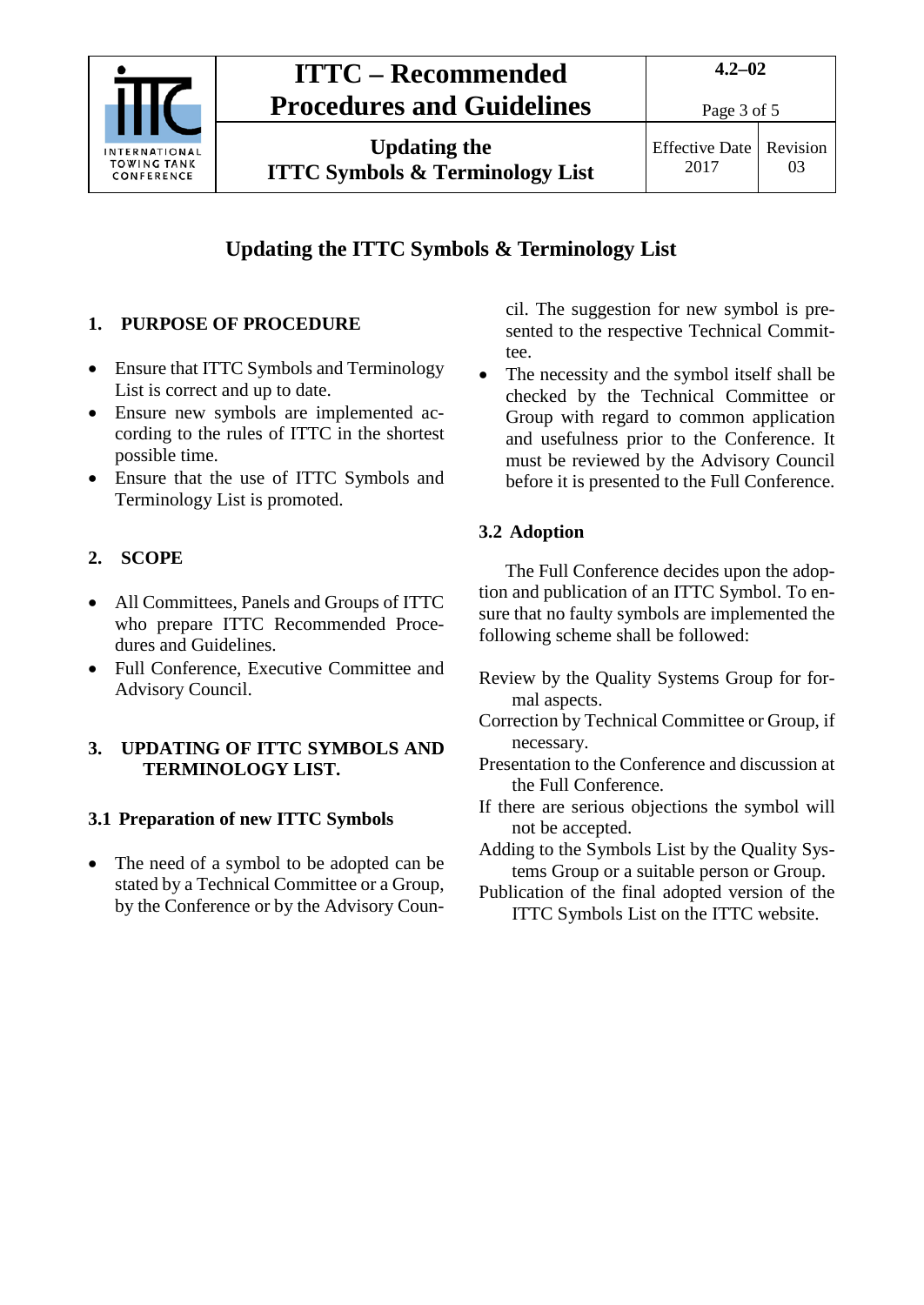